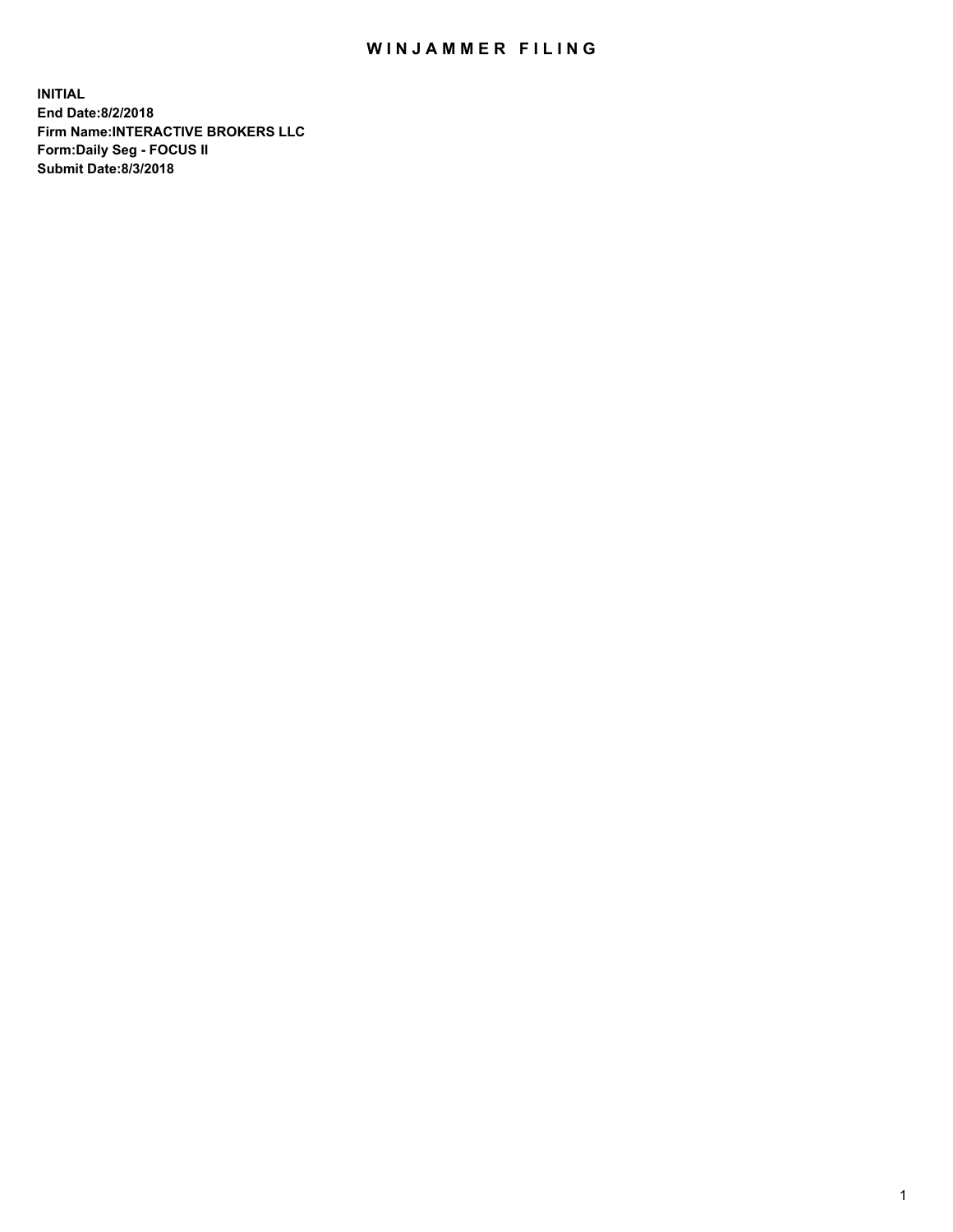**INITIAL End Date:8/2/2018 Firm Name:INTERACTIVE BROKERS LLC Form:Daily Seg - FOCUS II Submit Date:8/3/2018 Daily Segregation - Cover Page**

| Name of Company                                                                                                                                                                                                                                                                                                                | <b>INTERACTIVE BROKERS LLC</b>                                                                  |
|--------------------------------------------------------------------------------------------------------------------------------------------------------------------------------------------------------------------------------------------------------------------------------------------------------------------------------|-------------------------------------------------------------------------------------------------|
| <b>Contact Name</b>                                                                                                                                                                                                                                                                                                            | James Menicucci                                                                                 |
| <b>Contact Phone Number</b>                                                                                                                                                                                                                                                                                                    | 203-618-8085                                                                                    |
| <b>Contact Email Address</b>                                                                                                                                                                                                                                                                                                   | jmenicucci@interactivebrokers.c<br>$om$                                                         |
| FCM's Customer Segregated Funds Residual Interest Target (choose one):<br>a. Minimum dollar amount: ; or<br>b. Minimum percentage of customer segregated funds required:% ; or<br>c. Dollar amount range between: and; or<br>d. Percentage range of customer segregated funds required between:% and%.                         | $\overline{\mathbf{0}}$<br>$\overline{\mathbf{0}}$<br>155,000,000 245,000,000<br>0 <sub>0</sub> |
| FCM's Customer Secured Amount Funds Residual Interest Target (choose one):<br>a. Minimum dollar amount: ; or<br>b. Minimum percentage of customer secured funds required:%; or<br>c. Dollar amount range between: and; or<br>d. Percentage range of customer secured funds required between:% and%.                            | $\overline{\mathbf{0}}$<br>0<br>80,000,000 120,000,000<br>0 <sub>0</sub>                        |
| FCM's Cleared Swaps Customer Collateral Residual Interest Target (choose one):<br>a. Minimum dollar amount: ; or<br>b. Minimum percentage of cleared swaps customer collateral required:% ; or<br>c. Dollar amount range between: and; or<br>d. Percentage range of cleared swaps customer collateral required between:% and%. | $\frac{0}{0}$<br>0 <sub>0</sub><br>0 <sub>0</sub>                                               |

Attach supporting documents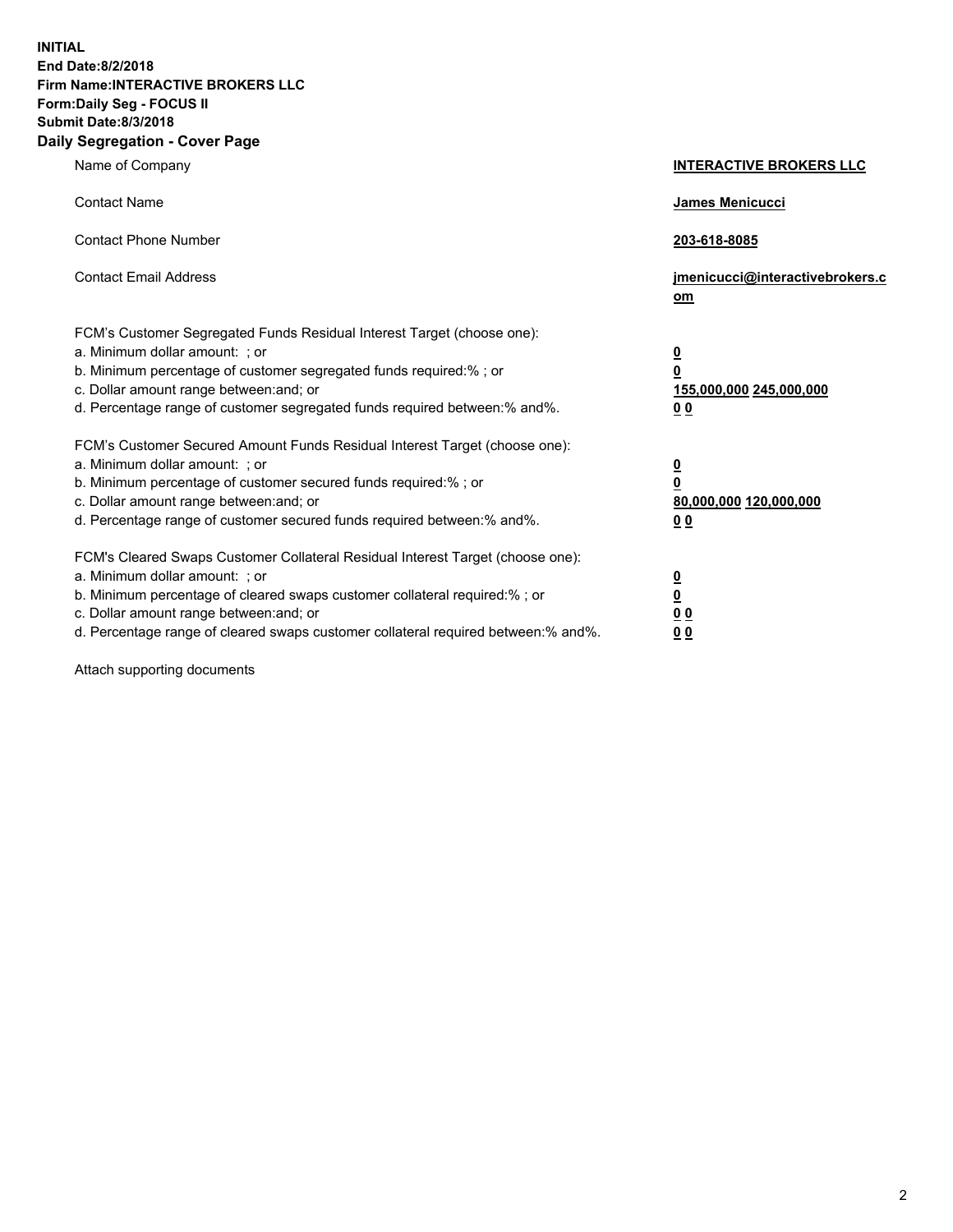## **INITIAL End Date:8/2/2018 Firm Name:INTERACTIVE BROKERS LLC Form:Daily Seg - FOCUS II Submit Date:8/3/2018 Daily Segregation - Secured Amounts**

|                | Foreign Futures and Foreign Options Secured Amounts                                               |                                                |
|----------------|---------------------------------------------------------------------------------------------------|------------------------------------------------|
|                | Amount required to be set aside pursuant to law, rule or regulation of a foreign                  | $0$ [7305]                                     |
|                | government or a rule of a self-regulatory organization authorized thereunder                      |                                                |
| $\mathbf{1}$ . | Net ledger balance - Foreign Futures and Foreign Option Trading - All Customers                   |                                                |
|                | A. Cash                                                                                           | 446,896,727 [7315]                             |
|                | B. Securities (at market)                                                                         | $0$ [7317]                                     |
| 2.             | Net unrealized profit (loss) in open futures contracts traded on a foreign board of trade         | 4,689,528 [7325]                               |
| 3.             | Exchange traded options                                                                           |                                                |
|                | a. Market value of open option contracts purchased on a foreign board of trade                    | 731,564 [7335]                                 |
|                | b. Market value of open contracts granted (sold) on a foreign board of trade                      | -77,006 [7337]                                 |
| 4.             | Net equity (deficit) (add lines 1.2. and 3.)                                                      | 452,240,813 [7345]                             |
| 5.             | Account liquidating to a deficit and account with a debit balances - gross amount                 | 11,233 [7351]                                  |
|                | Less: amount offset by customer owned securities                                                  | 0 [7352] 11,233 [7354]                         |
| 6.             | Amount required to be set aside as the secured amount - Net Liquidating Equity                    | 452,252,046 [7355]                             |
|                | Method (add lines 4 and 5)                                                                        |                                                |
| 7.             | Greater of amount required to be set aside pursuant to foreign jurisdiction (above) or line<br>6. | 452,252,046 [7360]                             |
|                | FUNDS DEPOSITED IN SEPARATE REGULATION 30.7 ACCOUNTS                                              |                                                |
| $\mathbf{1}$ . | Cash in banks                                                                                     |                                                |
|                | A. Banks located in the United States                                                             | 100,876,300 [7500]                             |
|                | B. Other banks qualified under Regulation 30.7                                                    | 0 [7520] 100,876,300 [7530]                    |
| 2.             | Securities                                                                                        |                                                |
|                | A. In safekeeping with banks located in the United States                                         | 371,890,155 [7540]                             |
|                | B. In safekeeping with other banks qualified under Regulation 30.7                                | 0 [7560] 371,890,155 [7570]                    |
| 3.             | Equities with registered futures commission merchants                                             |                                                |
|                | A. Cash                                                                                           | $0$ [7580]                                     |
|                | <b>B.</b> Securities                                                                              | $0$ [7590]                                     |
|                | C. Unrealized gain (loss) on open futures contracts                                               | $0$ [7600]                                     |
|                | D. Value of long option contracts                                                                 | $0$ [7610]                                     |
|                | E. Value of short option contracts                                                                | 0 [7615] 0 [7620]                              |
| 4.             | Amounts held by clearing organizations of foreign boards of trade                                 |                                                |
|                | A. Cash                                                                                           | $0$ [7640]                                     |
|                | <b>B.</b> Securities                                                                              | $0$ [7650]                                     |
|                | C. Amount due to (from) clearing organization - daily variation                                   | $0$ [7660]                                     |
|                | D. Value of long option contracts                                                                 | $0$ [7670]                                     |
|                | E. Value of short option contracts                                                                | 0 [7675] 0 [7680]                              |
| 5.             | Amounts held by members of foreign boards of trade                                                |                                                |
|                | A. Cash                                                                                           | 90,205,910 [7700]                              |
|                | <b>B.</b> Securities                                                                              | $0$ [7710]                                     |
|                | C. Unrealized gain (loss) on open futures contracts                                               | 10,573,009 [7720]                              |
|                | D. Value of long option contracts                                                                 | 731,564 [7730]                                 |
|                | E. Value of short option contracts                                                                | <mark>-77,006</mark> [7735] 101,433,477 [7740] |
| 6.             | Amounts with other depositories designated by a foreign board of trade                            | $0$ [7760]                                     |
| 7.             | Segregated funds on hand                                                                          | $0$ [7765]                                     |
| 8.             | Total funds in separate section 30.7 accounts                                                     | 574,199,932 [7770]                             |
| 9.             | Excess (deficiency) Set Aside for Secured Amount (subtract line 7 Secured Statement               | 121,947,886 [7380]                             |
|                | Page 1 from Line 8)                                                                               |                                                |
| 10.            | Management Target Amount for Excess funds in separate section 30.7 accounts                       | 80,000,000 [7780]                              |
| 11.            | Excess (deficiency) funds in separate 30.7 accounts over (under) Management Target                | 41,947,886 [7785]                              |
|                |                                                                                                   |                                                |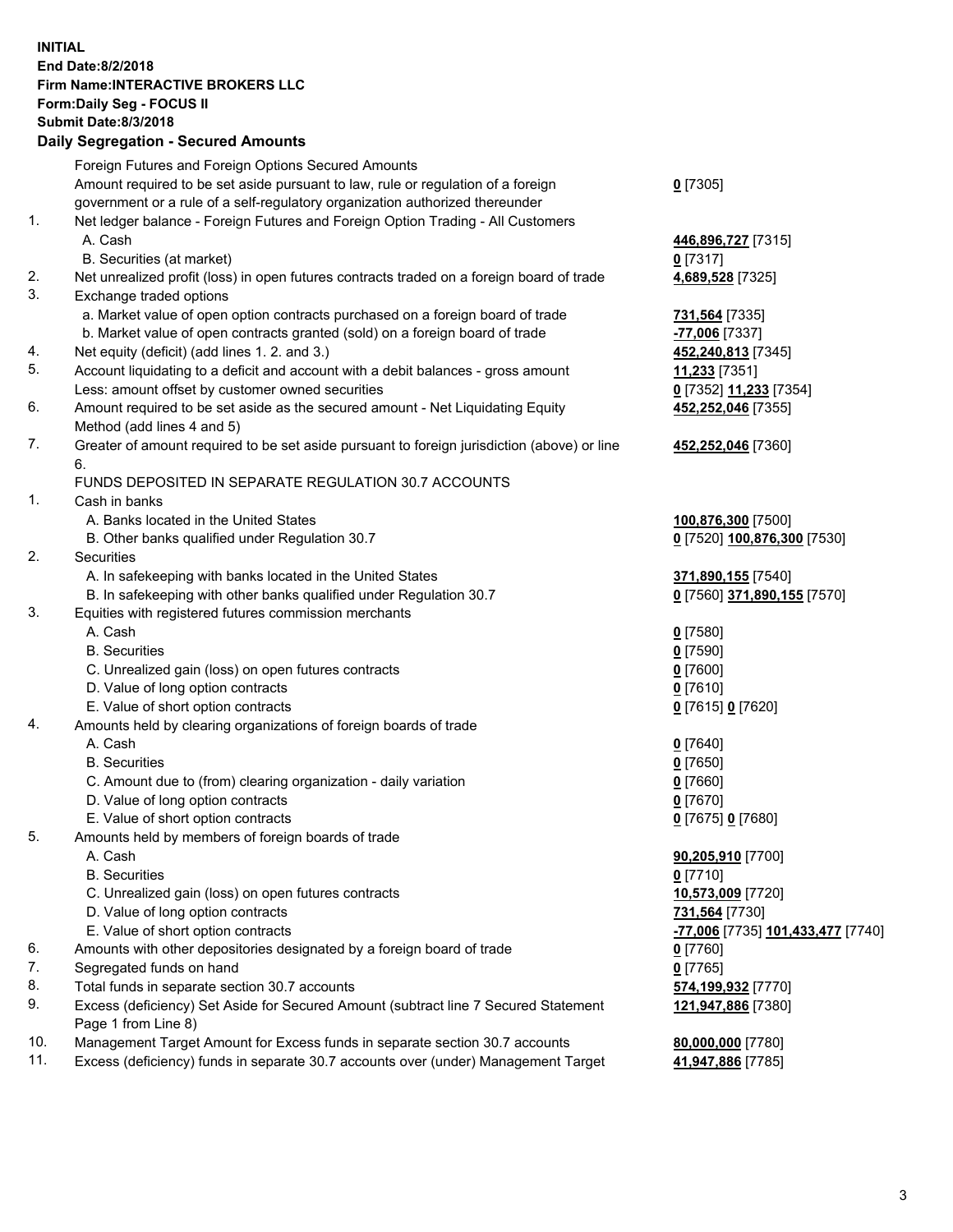**INITIAL End Date:8/2/2018 Firm Name:INTERACTIVE BROKERS LLC Form:Daily Seg - FOCUS II Submit Date:8/3/2018 Daily Segregation - Segregation Statement** SEGREGATION REQUIREMENTS(Section 4d(2) of the CEAct) 1. Net ledger balance A. Cash **3,881,784,363** [7010] B. Securities (at market) **0** [7020] 2. Net unrealized profit (loss) in open futures contracts traded on a contract market **-22,643,039** [7030] 3. Exchange traded options A. Add market value of open option contracts purchased on a contract market **167,610,314** [7032] B. Deduct market value of open option contracts granted (sold) on a contract market **-180,745,961** [7033] 4. Net equity (deficit) (add lines 1, 2 and 3) **3,846,005,677** [7040] 5. Accounts liquidating to a deficit and accounts with debit balances - gross amount **177,304** [7045] Less: amount offset by customer securities **0** [7047] **177,304** [7050] 6. Amount required to be segregated (add lines 4 and 5) **3,846,182,981** [7060] FUNDS IN SEGREGATED ACCOUNTS 7. Deposited in segregated funds bank accounts A. Cash **928,118,015** [7070] B. Securities representing investments of customers' funds (at market) **1,970,800,770** [7080] C. Securities held for particular customers or option customers in lieu of cash (at market) **0** [7090] 8. Margins on deposit with derivatives clearing organizations of contract markets A. Cash **26,468,077** [7100] B. Securities representing investments of customers' funds (at market) **1,161,922,047** [7110] C. Securities held for particular customers or option customers in lieu of cash (at market) **0** [7120] 9. Net settlement from (to) derivatives clearing organizations of contract markets **-16,210,198** [7130] 10. Exchange traded options A. Value of open long option contracts **167,515,972** [7132] B. Value of open short option contracts **-180,682,898** [7133] 11. Net equities with other FCMs A. Net liquidating equity **0** [7140] B. Securities representing investments of customers' funds (at market) **0** [7160] C. Securities held for particular customers or option customers in lieu of cash (at market) **0** [7170] 12. Segregated funds on hand **0** [7150] 13. Total amount in segregation (add lines 7 through 12) **4,057,931,785** [7180] 14. Excess (deficiency) funds in segregation (subtract line 6 from line 13) **211,748,804** [7190] 15. Management Target Amount for Excess funds in segregation **155,000,000** [7194] 16. Excess (deficiency) funds in segregation over (under) Management Target Amount **56,748,804** [7198]

Excess